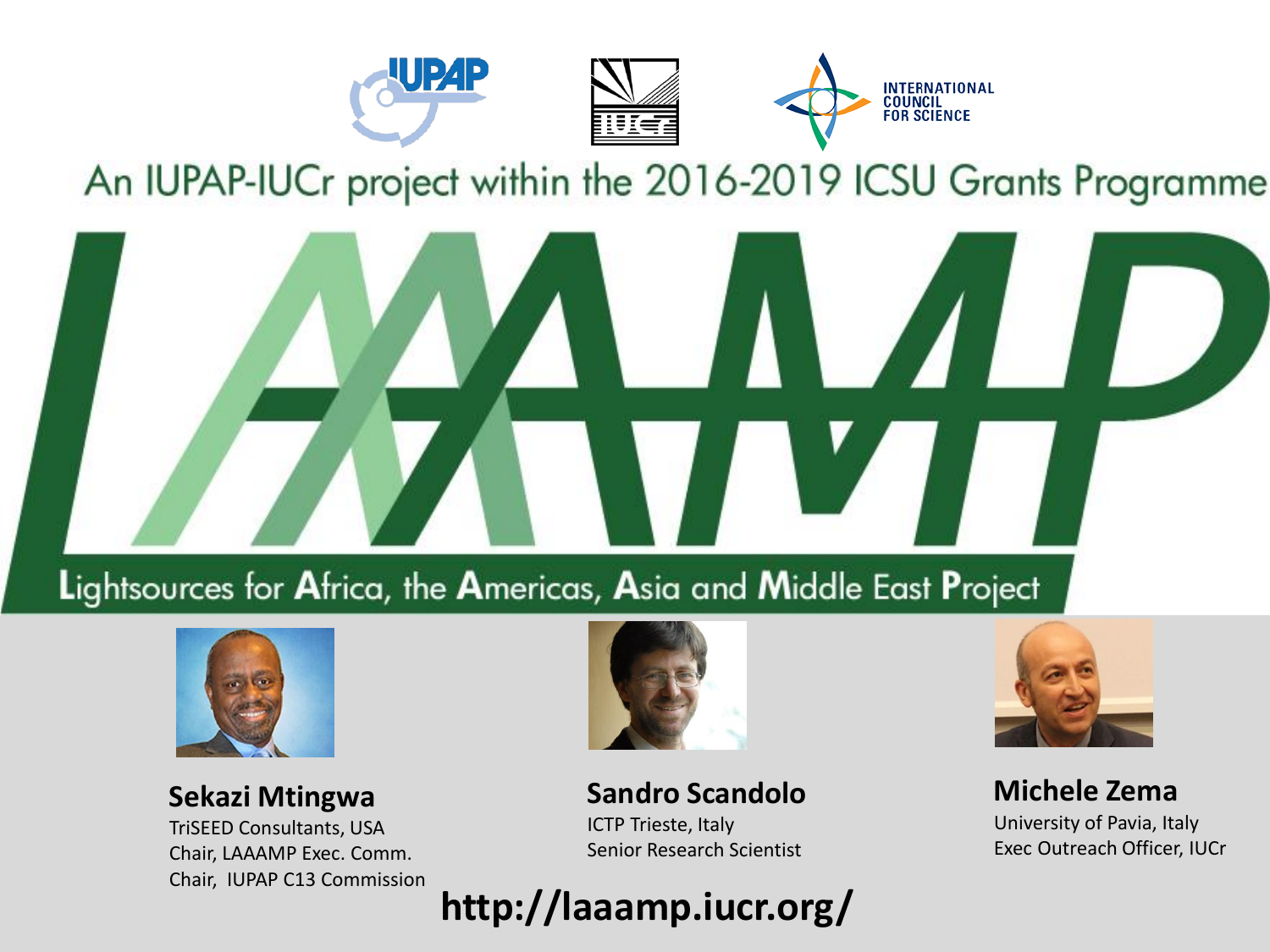



**L**ightsources for **A**frica, the **A**mericas, Asia and **M**iddle East **P**roject (*LAAAMP*)

## **Full project title:**

*Utilisation of Light Source and Crystallographic Sciences to Facilitate the Enhancement of Knowledge and Improve the Economic and Social Conditions in Targeted Regions of the World*

## **Lead Applicants:**

International Union of Pure and Applied Physics, IUPAP International Union of Crystallography, IUCr

**Grant awarded:** € 300,000 **Grant period:** 3 years (2017-2019)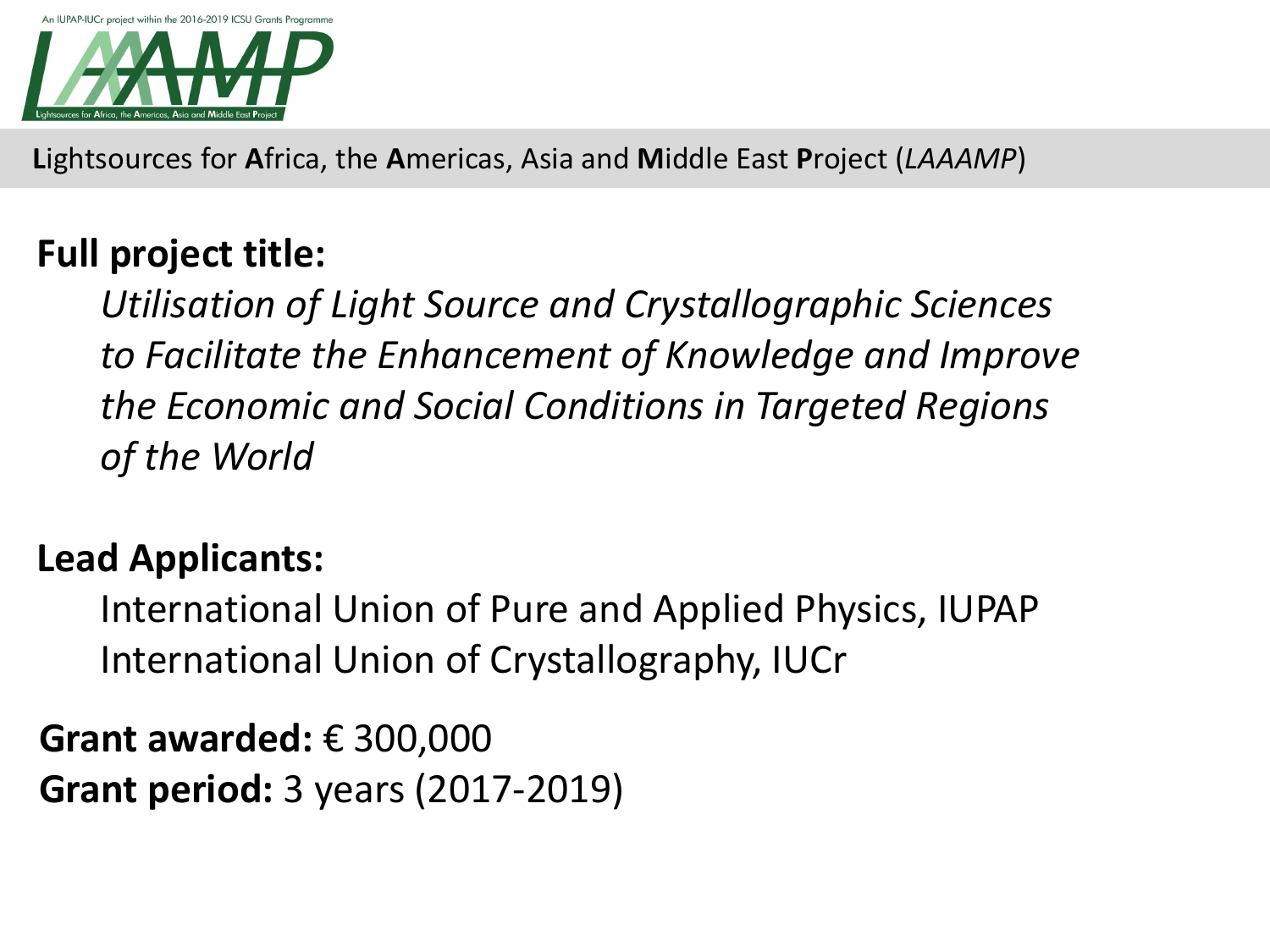

*LAAAMP* **> Structure > Partnering Advanced Light Sources (AdLSs)**

**Advanced Light Source (USA) Advanced Photon Source (USA) ALBA Light Source (Spain) Australian Synchrotron Canadian Light Source DELTA Light Source (Germany) Elettra Light Source (Italy) European Synchrotron Radiation Facility (France) MAX IV (Sweden) National Synchrotron Light Source-II (USA) Pohang Accelerator Laboratory (Korea) Photon Factory, (Japan) SESAME Light Source (Jordan) SLAC National Accelerator Laboratory (USA) Siam Photon Source (Thailand) Taiwan Photon Source**

**(More to come)**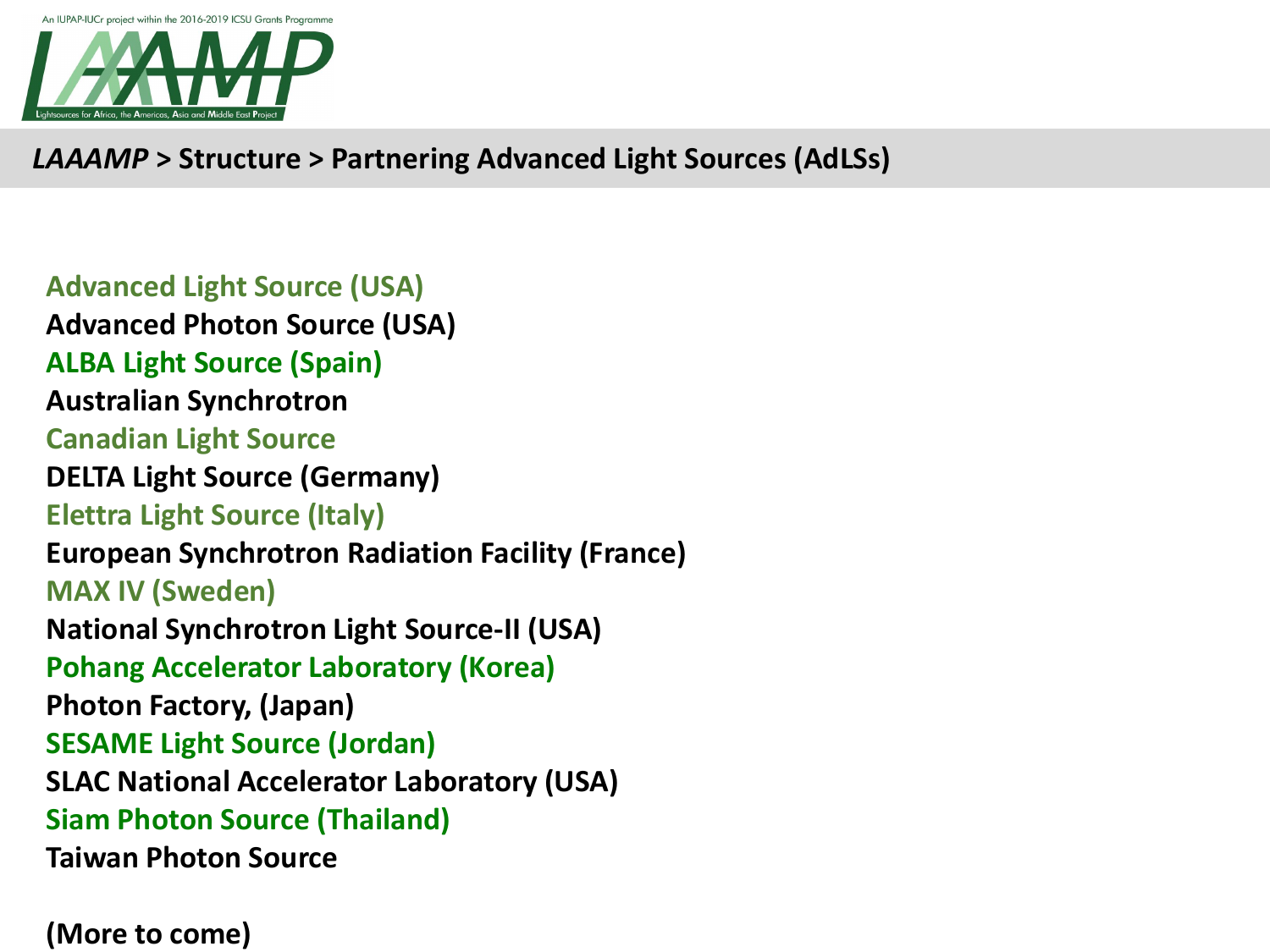

*LAAAMP* **> Tasks**

- Regional Committees take **AdLS and Crystallography Usage Surveys**  and develop **Strategic Plans** for each Region. TASK 1
- Establish an AdLS/Crystallography **Colloquium Programme** in each Region. TASK 2
- Publish and Disseminate an AdLS/Crystallography **Information Brochure** for government officials and public. TASK 3
- Promote and Facilitate Researcher and Student **Short- & Long-Term Visits/Study** at International AdLS and Crystallography Facilities and Schools (*including establishing new IUCr-UNESCO OpenLabs*). TASK 4
- Convene a **Meeting at UNESCO** Headquarters in Paris in Dec 2019 to Present the *Strategic Plans* for the Regions and Launch the *Business Plans.* TASK 5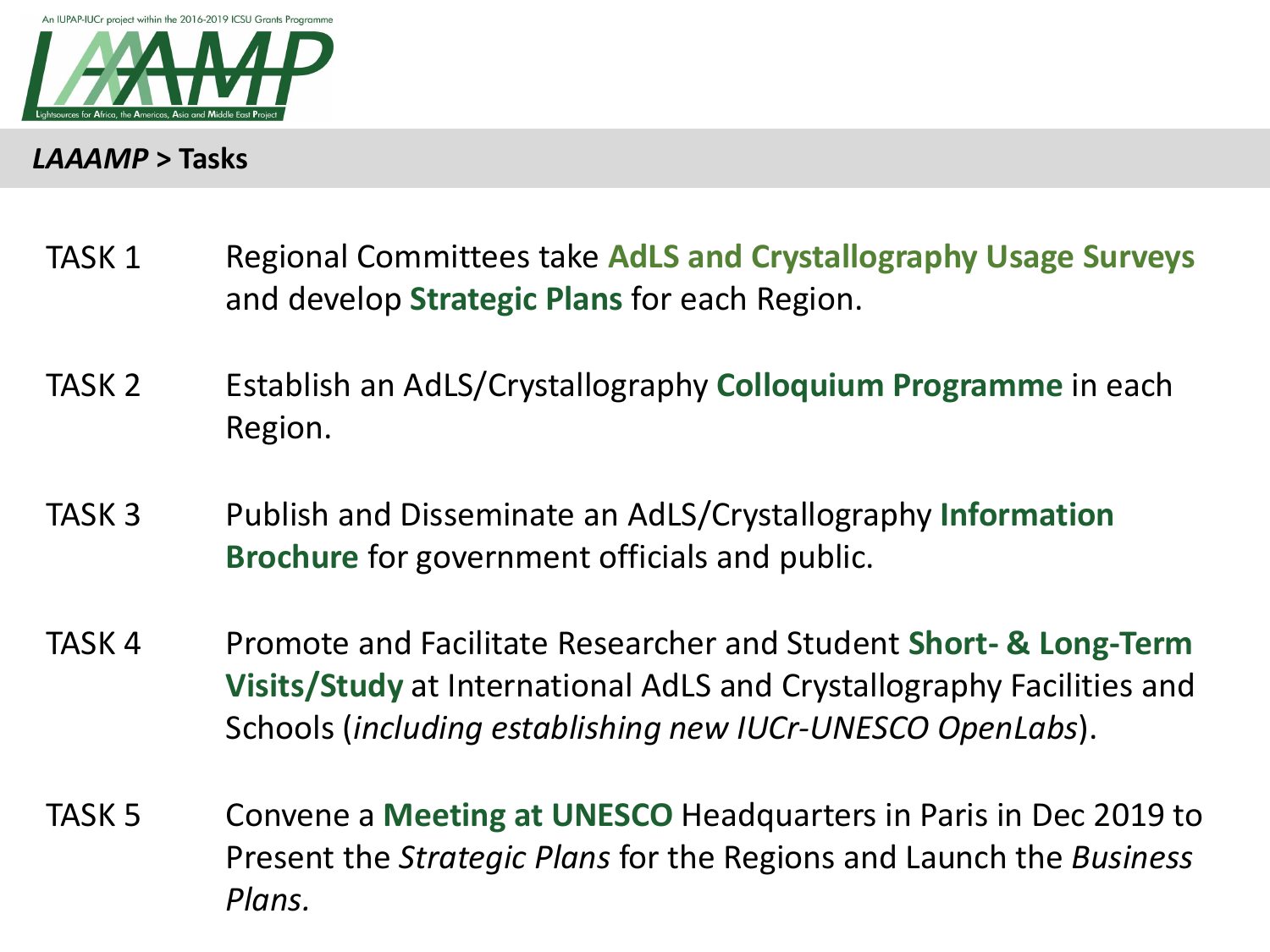

### *LAAAMP* **> Tasks > 2. Colloquium Programme**

This Programme will dispatch experienced advanced light source users and crystallographers to universities and other institutions and private enterprises in the targeted regions for 3-day visits to give presentations, to engage in discussions, and to visit government officials and schools.

**Dr. Prosper Ngabonziza** (Max-Planck-Institute for Solid State Research, Department of Solid State Quantum Electronics, Stuttgart, Germany) delivered a presentation entitled *Synchrotron Light Sources and Their Diverse Applications* at the following venues in Kigali, Rwanda:

Friday, 15th December: African Institute for Mathematical Sciences-AIMS

Wed, 20th December**: ICTP-Affiliated East African Institute for Fund. Research**, University of Rwanda, Nyarugenge Campus Met with four government officials Dep. Vice-Chancellor for Academic Affairs & Research, UR Principal of College of Science & Technology, UR Dir-General for Science, Tech & Research in the Ministry of Education Top Advisor to Minister of Education for Science, Tech & Innovation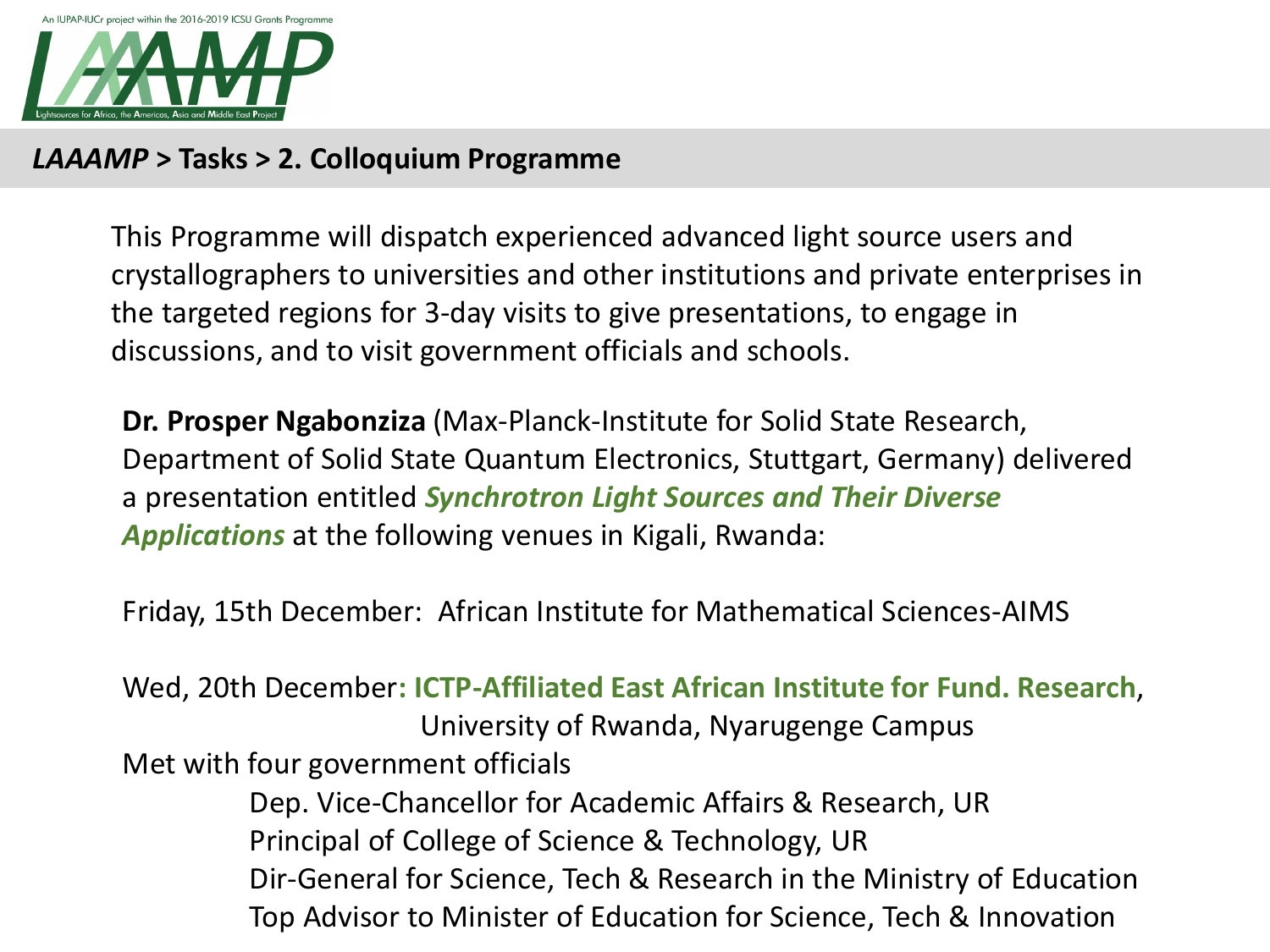

### *LAAAMP* **> Tasks > 3. Information Brochure**

LAAAMP has published a professional quality color brochure (hard copy and online) containing information on the various AdLS components, disciplines impacted by AdLSs and crystallography, and experimental beamline techniques .

## *Editor*: **Ernie Malamud** Fermilab and University of Nevada, Reno (Retired) Design: Atelier Christian Millet Cover: Flore Garcia & Atelier Christian Millet Printer: Imprimerie Launay

First printing in December 2017 Second printing in English, French and Spanish in Summer 2018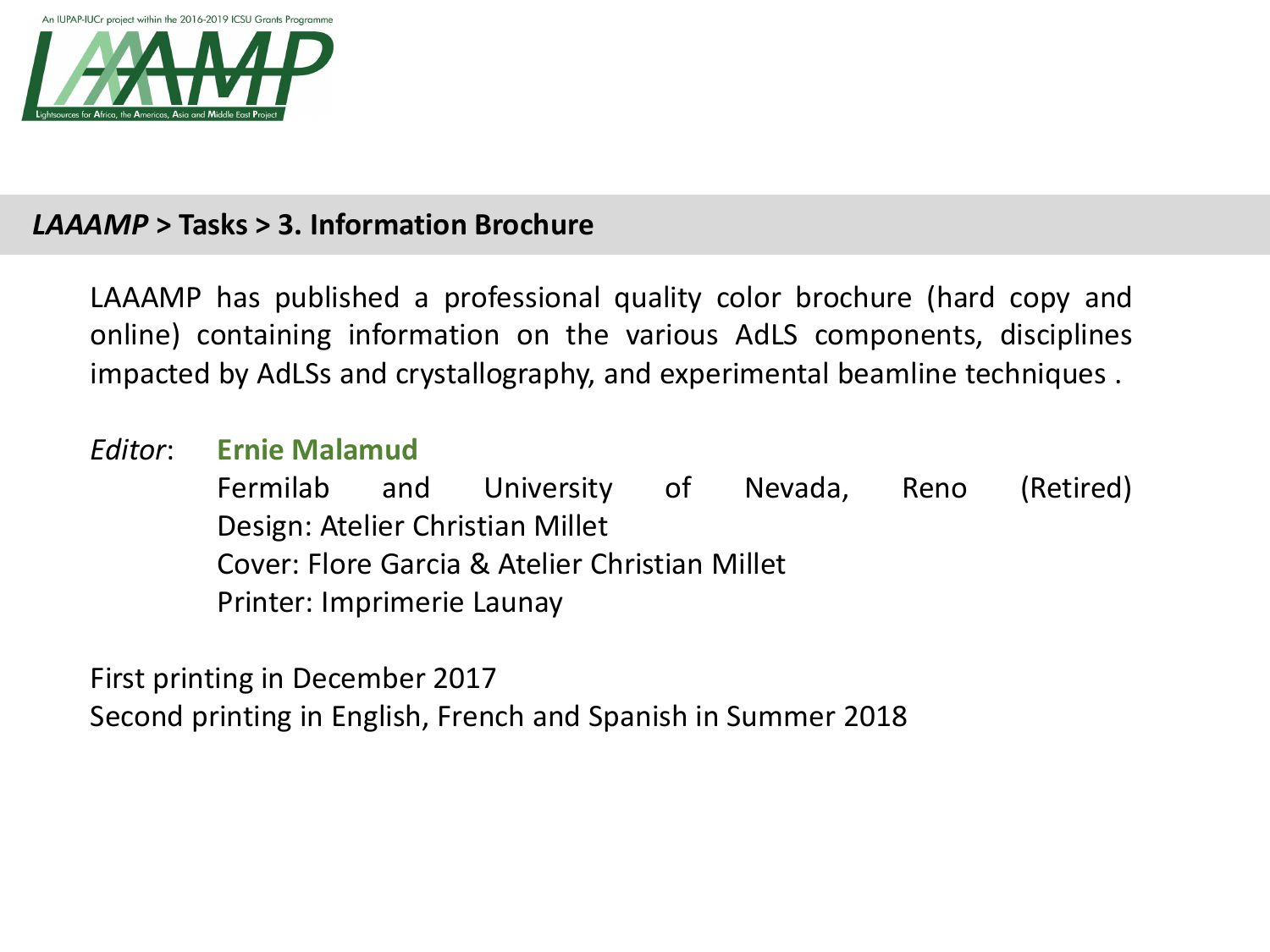

### *LAAAMP* **> Tasks > 4. FAculty-STudent (FAST) Teams to AdLSs and Crystallography Facilities**

#### *Eligibility*

**Faculty** members at universities in Africa, the Caribbean, Mexico, Southeast Asia or the Middle East. Interested in using AdLSs to further their research and training endeavors. Previous experience with using AdLSs is limited to a year or less. Ability to spend 2 months as a full-time visitor in residence at an AdLS that is a *LAAAMP* collaborative partner.

**Student**: Registered as full-time Ph.D. student and supervised by the Faculty member

*Financial Support*

*LAAAMP* provides 2,000 Euros per person to cover transportation and (partially) accommodation costs. The remainder of accommodation and subsistence should be negotiated with the host AdLS and other sources of support.

**First call**: Deadline 21 April 2017, Awards announced June 2017, 7 FAST Teams (14 individuals), Period of visits: June-December 2017

**Second call**: Deadline 15 November, period of visits: January-December 2018 16 FAST Teams (32 individuals), visits anytime in 2018. New call for 3 FAST Teams from SE Asia with deadline June 1, 2018.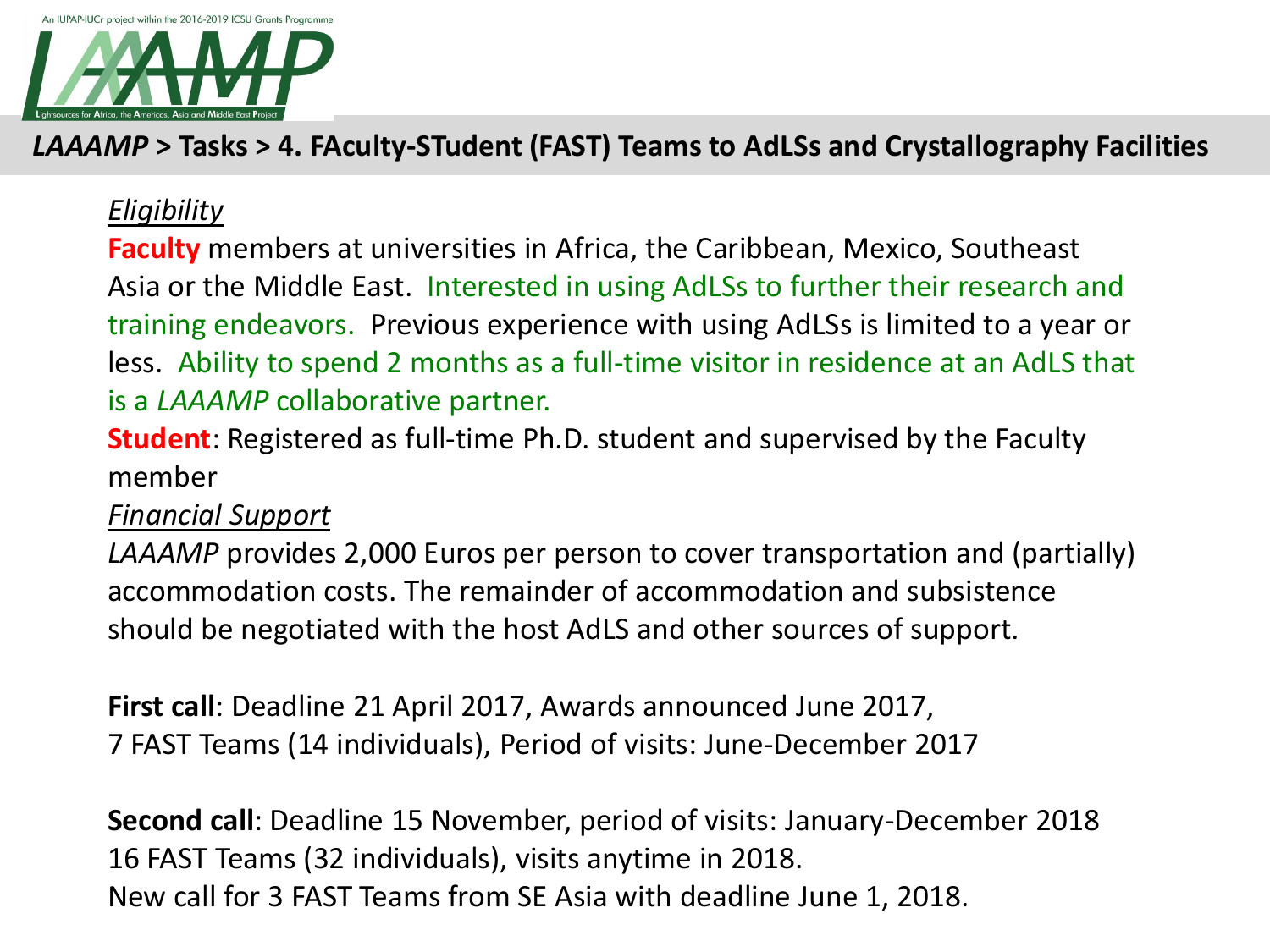

### *LAAAMP* **> Tasks > 4. Faculty/student visits at AdLSs and crystallography facilities/schools**

**Jan-Dec 2018 Awardees**

**(Expecting 19 FAST Teams, 38 Awardees )**

- **Africa** 3 New FAST Teams 2 Continuing Teams
- **Caribbean** 1 New FAST Team 1 Continuing Team
- **Mexico** 3 New FAST Teams 1 Continuing Team
- **Middle East** 3 New FAST Teams 2 Continuing Teams
- **SE Asia** 3 New FAST Teams (To be announced)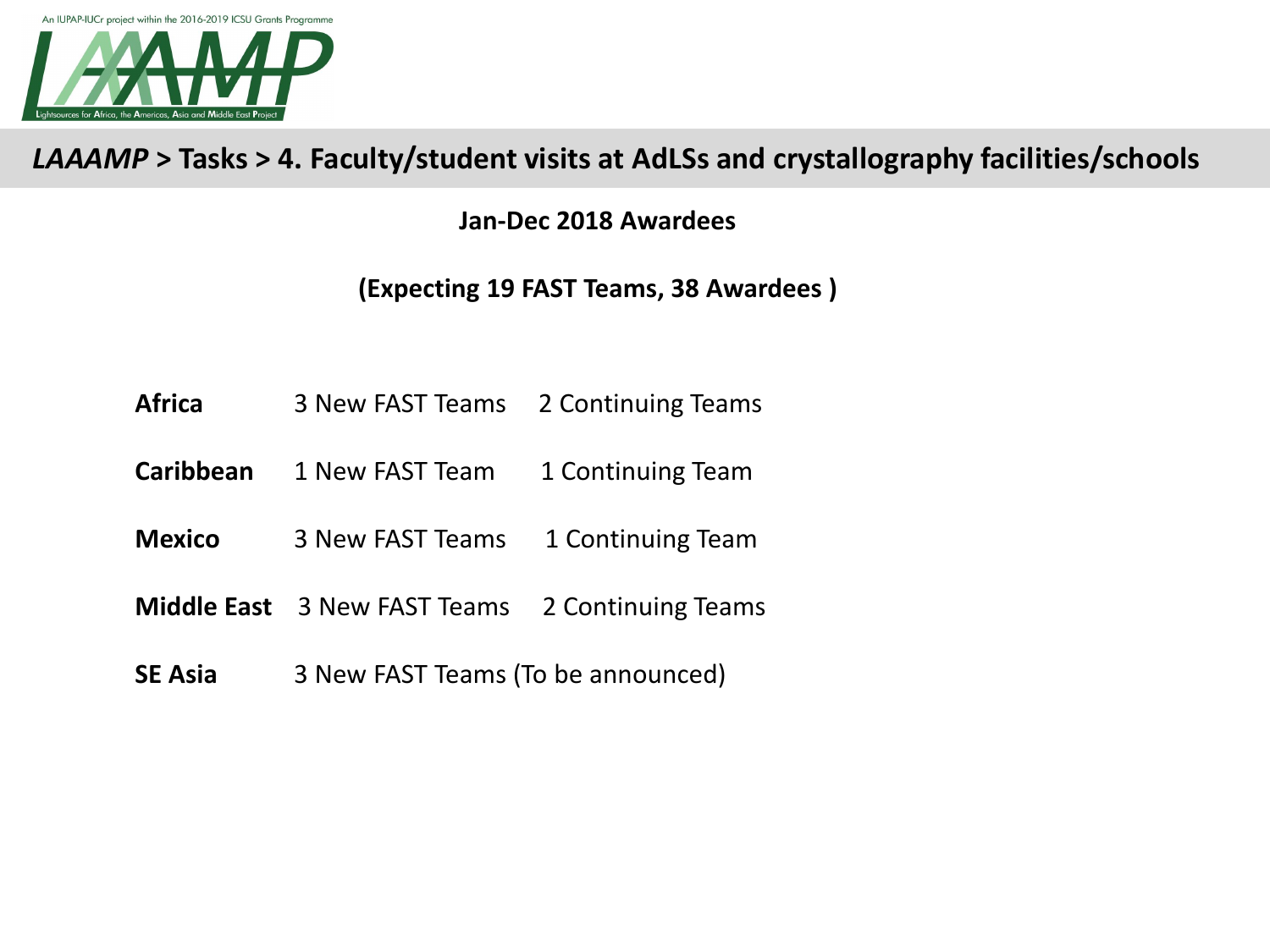

### *2018 LAAAMP Continuing FAST Team Awardees*

| <b>FAST Team</b>              | <b>Institution/Department</b>                           | <b>Requested AdLS</b> |
|-------------------------------|---------------------------------------------------------|-----------------------|
| <b>Ibrahim Serroukh</b>       | University Autonomous of Querétaro (Mexico)             | <b>TBA</b>            |
| Marco Antonio Garduño Ramón   | <b>Faculty of Engineering</b>                           | <b>TBA</b>            |
| <b>Richard Taylor</b>         | University of the West Indies (Trinidad and Tobago)     | <b>NSLS-II</b>        |
| <b>Reco Phillips</b>          | <b>Chemistry</b>                                        | <b>USA</b>            |
| Shehab E. Ali                 | <b>Suez Canal University (Egypt)</b>                    | <b>ELLETRA</b>        |
| Ahmed Hassan Ibrahim          | <b>Physics</b>                                          | <b>Italy</b>          |
| <b>Kirsi Lorentz</b>          | <b>The Cyprus Institute</b>                             | <b>ESRF</b>           |
| Grigoria Ioannou              | Science and Technology in Archaeology Research Ctr      | <b>France</b>         |
| Diouma Kobor                  | University Assane Seck of Ziguinchor (Senegal)          | <b>TBA</b>            |
| Ndèye Coumba Yandé FALL       | <b>Physics</b>                                          | <b>TBA</b>            |
| <b>Oluseyi Philip Oladijo</b> | <b>Botswana Int'l Univ. of Science &amp; Technology</b> | <b>CLS</b>            |
| Keagisitswe Setswalo          | <b>Chemical, Material and Metallurgical Engineering</b> | Canada                |